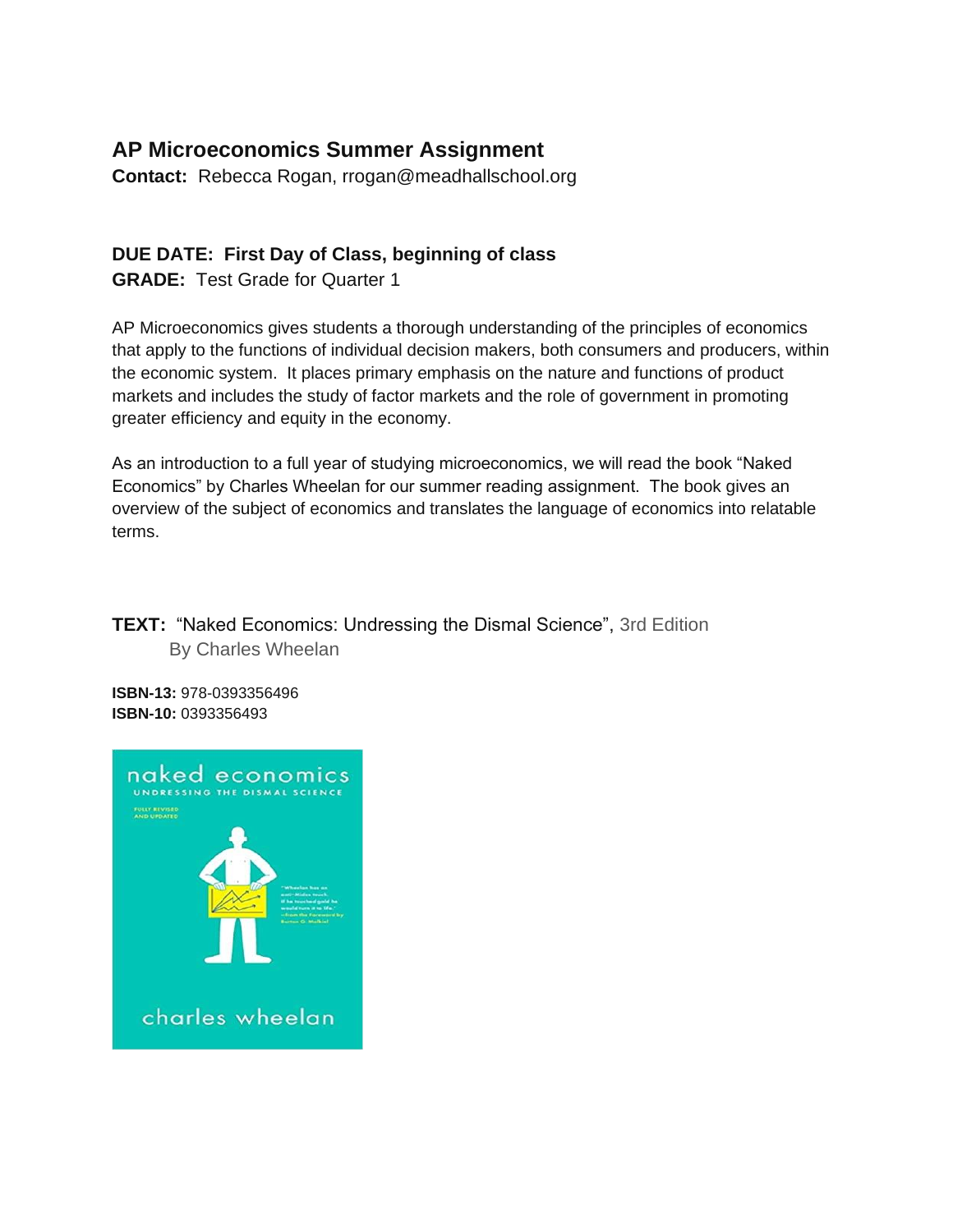*After reading the book, answer the following questions for discussion. Write a full paragraph to answer each question and reference details and information from the book for full credit. Since this is a college-level class, please write an in-depth, comprehensive response to each question.*

#### **Chapter 1: The Power of Markets**

What is the concept of utility? List some examples of utility provided in the book.

What are the two basic assumptions that economists make about individuals and firms?

What are the advantages and disadvantages of a market economy?

How does the author answer the question "why did the chicken cross the road"?

#### **Chapter 2: Incentives Matter**

Explain why incentives matter.

Explain the term "creative destruction" and give two examples.

Why might you be able to save your face by cutting off your nose (if you are a black rhinoceros)?

#### **Chapter 3: Government and the Economy**

Explain what an externality is and give examples of positive and negative externalities.

If taxing externalities isn't a perfect solution, why do we do it?

#### **Chapter 4: Government and the Economy II**

What lessons can we learn from our US Government monopolies?

What are the main reasons why government should take a limited role in a market economy?

#### **Chapter 5: Economics of Information**

What does Wheelan mean by "perfect information"?

Explain why branding is very important, and why it is so profitable.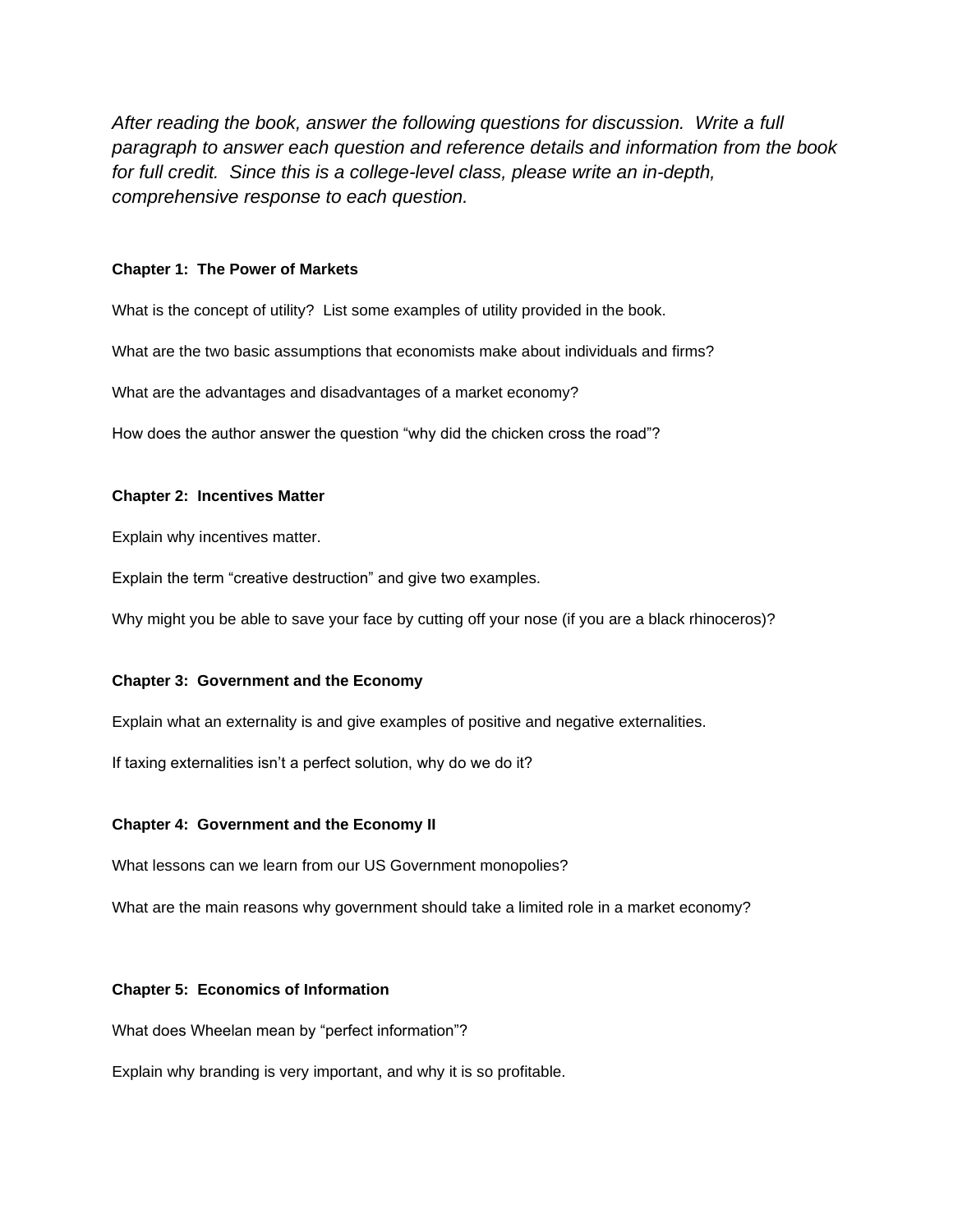#### **Chapter 6: Productivity and Human Capital**

The underlying problem of poverty is the lack of what? Explain.

After reading Wheelan's argument, do you agree that Bill Gates should be so much richer than you? Explain.

#### **Chapter 7: Financial Markets**

What advice about investing in the stock market did you find most interesting and/or useful? Why?

#### **Chapter 8: The Power of Organized Interests**

What is the idea behind a subsidy? How does this help the economy?

Why have mohair farmers earned a subsidy from the federal government for decades?

#### **Chapter 9: Keeping Score**

Summarize each of the following indicators: unemployment, poverty, income inequality, government, deficits/surplus, savings, demographics.

#### **Chapter 10: The Federal Reserve**

What is the primary role of the Federal Reserve? What is the significance of this role?

What is deflation, and why is it worse than inflation?

#### **Chapter 11: International Economics**

Explain the "dysfunctional economic" relationship between the United States and China. What are the significant risks for each side?

#### **Chapter 12: Trade and Globalization**

How can free trade be good for everyone?

What can we do to help developing nations? What do they need to do to help themselves?